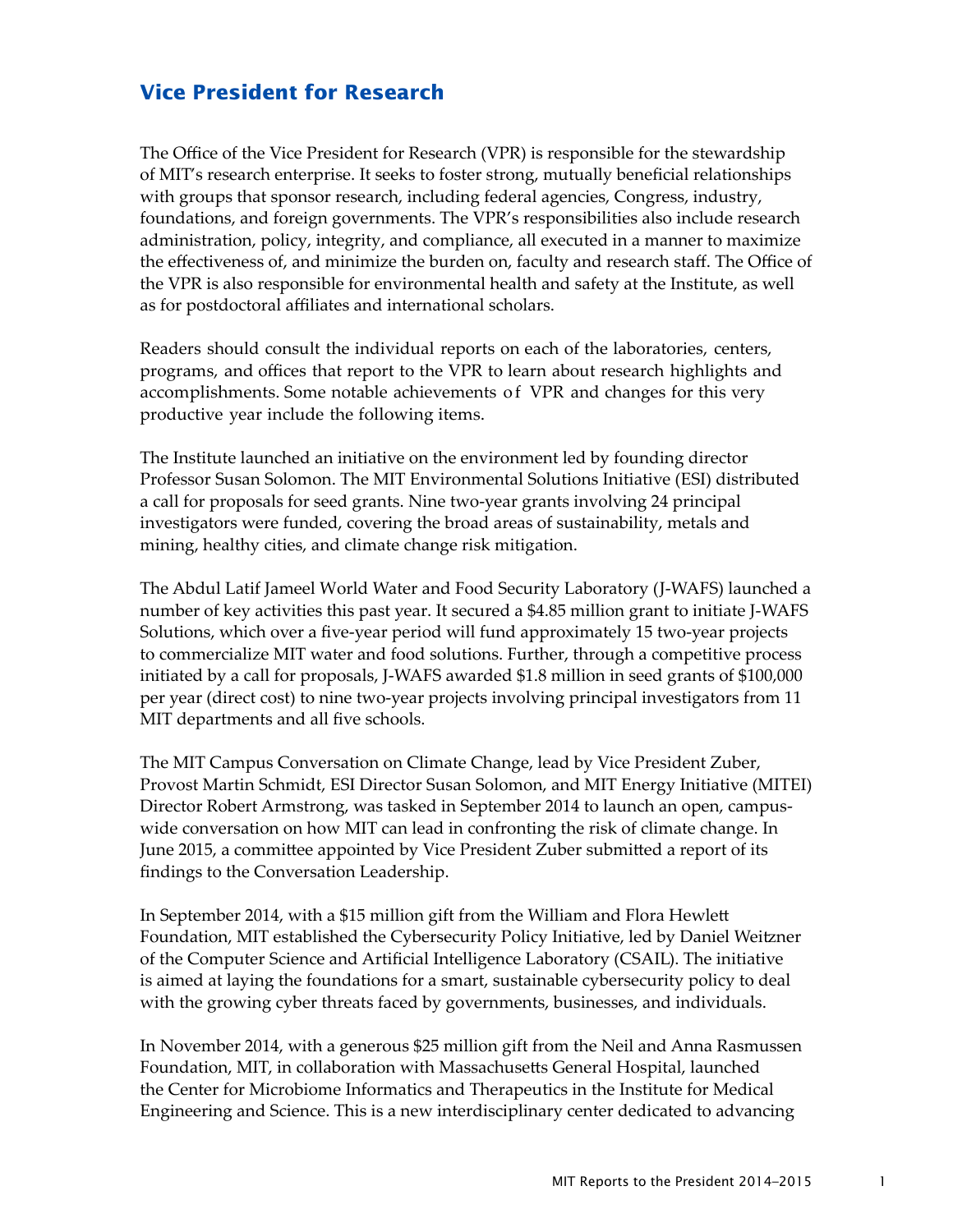understanding of the microbiome's role in human biology and harnessing this knowledge to develop treatments for related illnesses.

To facilitate cross-institutional collaborations, MIT signed the Master Institutional Review Board (IRB) Reliance Agreement. The agreement will allow MIT investigators who are collaborating with researchers at hospitals, other universities, and clinical practice organizations within the New England network to request a single IRB review for their studies.

The Research Laboratory for Electronics expanded and broadened its very successful Translational Fellows Program to provide training and support for the possible commercialization of research-based innovations to a group of competitively selected postdoctoral researchers.

In September 2014, the Haystack Observatory celebrated the 50th anniversary of the iconic 37-meter Haystack telescope, an event that drew more than 300 attendees from MIT and many other places across the country. Further, at about the same time, Haystack learned of the selection of the Mars Oxygen in Situ Resources Utilization Experiment as a payload component of NASA's Mars 2020 mission.

In December 2014, the Koch Institute received a perfect score from the National Cancer Institute. The Institute's Cancer Center Support Grant was renewed.

In January 2015, Professor Dennis Whyte (Nuclear Science and Engineering) became the new director of the Plasma Science and Fusion Center. He replaced Professor Miklos Porkolab (Physics), who stepped down after 20 years of distinguished service.

MITEI announced that ExxonMobil joined as a new founding member and, in addition, brought on seven new members at lower levels of membership. MITEI also published and announced the findings of the Future of Solar Energy study.

The Division of Comparative Medicine had its triennial site visit from the Association for the Assessment and Accreditation of Laboratory Animal Care this past November. MIT received full accreditation for three years and was commended for providing and maintaining an exemplary program of animal care and use.

In support of postdoctoral associates, the VPR Office mandated adherence to the National Institutes of Health salary scale and increased support for campus-wide access to career development and other services. The Office is pleased to report full compliance with this new directive.

The VPR Office instituted a number of administrative improvements. Among them, the Office:

• Developed, with the support of an ad hoc faculty committee, a matrix for interdepartmental laboratory and center reporting. After a careful review of the existing reporting relationships and in discussions with the School deans,